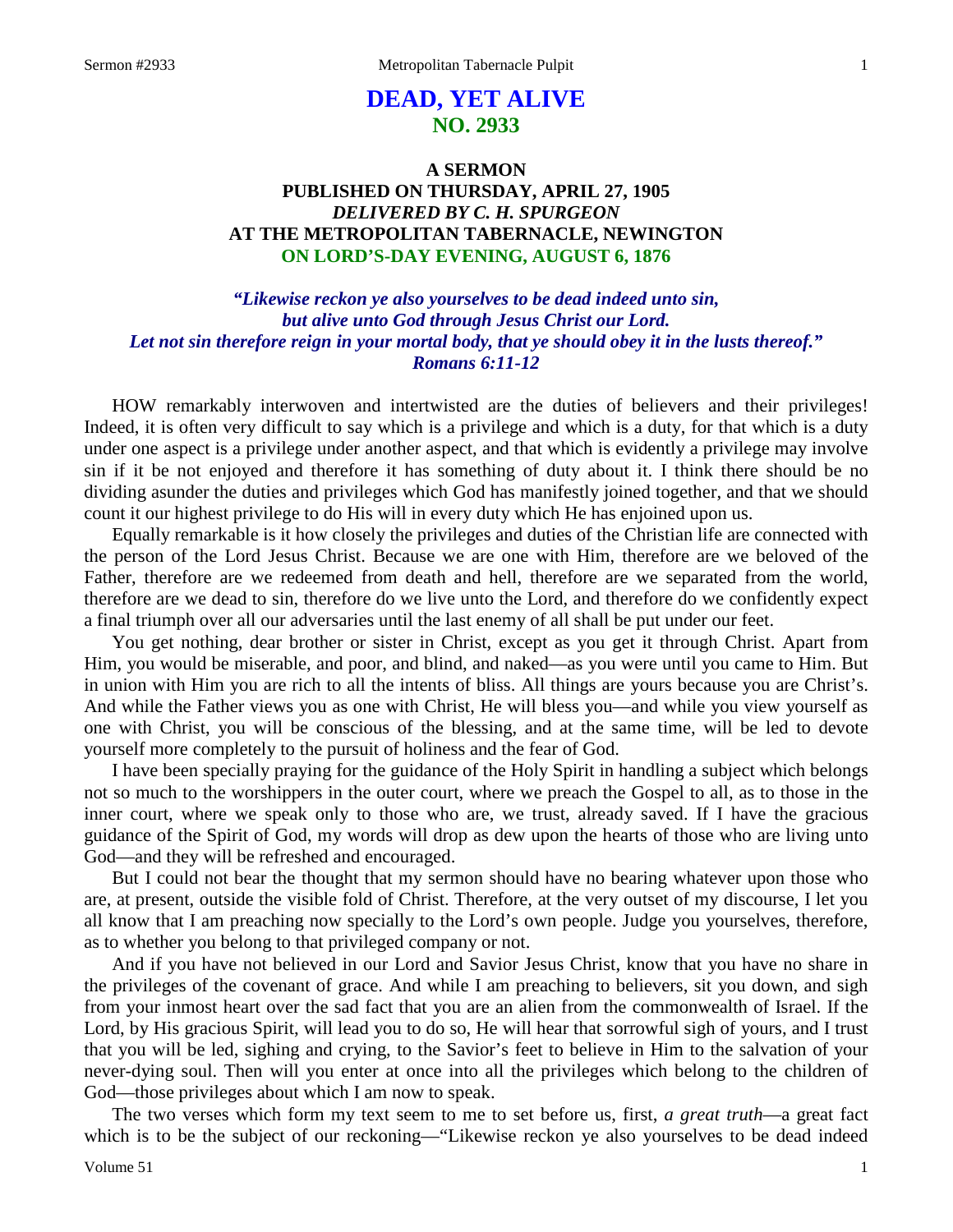unto sin, but alive unto God through Jesus Christ our Lord." And secondly, *a great lesson to be put into practice.* "Let not sin *therefore*"—for the argument is carried on from the former verse—"Let not sin therefore reign in your mortal body, that ye should obey it in the lusts thereof."

**I.** What is the meaning of the first verse? What is THE GREAT TRUTH which is taught to us by the Holy Spirit? It is this—"Reckon ye also yourselves to be dead indeed unto sin, but alive unto God through Jesus Christ our Lord."

It is quite certain that God never asks believers to reckon anything to be true which is not true, for to reckon a thing to be what it is not would be to build upon a false basis, and in fact, to argue upon that which is false. This would not be consistent with the character of God Himself, nor with the nature of the Gospel, which is, essentially, a proclamation of truth.

There are no suppositions and imaginations in the Gospel—it tells of positive sin, positive punishment, positive substitution, and positive forgiveness—for God would not have His people reckon upon anything which is not absolutely true. Therefore the text does not mean that you are to reckon that there is no sin in you, but that you are "dead indeed unto sin." You are not to reckon that which is falsehood—that which God the Holy Spirit intends you to reckon is a matter of positive, undoubted fact. If you read the context, you will see what that matter of fact is.

It is, first, *that every believer is truly dead to sin, because Christ has died to sin.* The Lord Jesus Christ is our covenant Head. And what He did, He did in the room, and place, and stead of His people— He did it all representatively on their behalf, so that what He did, they virtually did through Him as their Representative.

Always remember that the federal principle has been adopted by God in His dealings with the human race from the very beginning. We were all, representatively, in Adam, and hence, Adam's sin brought us all into transgression and condemnation, so that we have all become partakers in the result of Adam's one sin. It was not actually ours, but it became ours by imputation and it brought upon us all its terrible consequences, because Adam was our federal head.

In the same way, the Lord Jesus Christ is the federal Head and Representative of His people—and what He has done, He has done on their behalf and it is reckoned as though they had done it themselves. Beloved, it was due from us that, having broken God's law, we should endure the punishment resulting from our disobedience.

That punishment was death, for, "the soul that sinneth it shall die." There must therefore be passed upon us, if we are ever to be clear at God's judgment bar, a sentence that shall be an adequate punishment for sin. That sentence is so overwhelming and so dreadful that nothing can describe it but the term death.

Can that ever happen to us? It has happened to us. We who believe in Jesus Christ have been confronted with our sins, accused of them, condemned for them, and punished for them. The full penalty, or that which was tantamount thereunto, has been exacted from us. We have died the death that was sin's due reward.

"But," someone asks, "how is that?" I answer that the apostle tells us, in this chapter, that we have done it, representatively, in the person of Jesus Christ, our great federal Head, Surety, and Substitute. Can you grasp the great truth that, whatever was due from us to God's justice has been fully paid by Christ? Whatever of suffering was necessary as the result of sin, from the penal side of the question, has been already endured by Jesus Christ our Lord and Savior.

Hence, Christ took our sin upon Him, though in Him was no sin of His own, and He died unto sin, bearing the penalty of it. As the inevitable consequence of His sacrifice upon the cross, He is clear from the sin that was laid upon Him, and so are all His people, in whose stead He suffered. Toplady truly sang,—

> *"Complete atonement Thou hast made, And to the utmost farthing paid Whate'er Thy people owed:*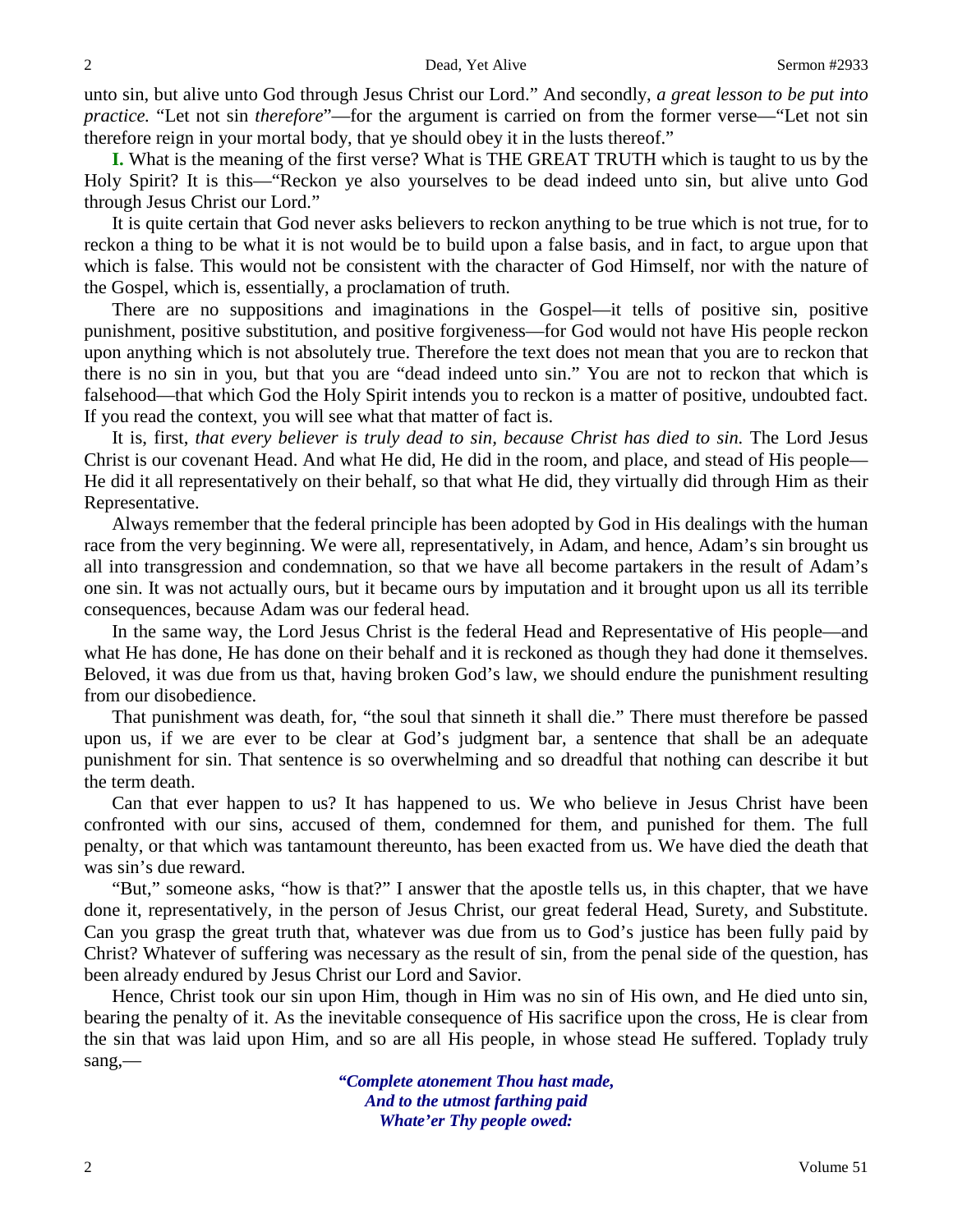*Nor can His wrath on me take place, If shelter'd in Thy righteousness, And sprinkled with Thy blood.*

*"If Thou hast my discharge procured, And freely in my room endured The whole of wrath divine: Payment God cannot twice demand, First at my bleeding Surety's hand And then again at mine."*

I may make this truth plainer by a comparison, which is impossible in the case of men, but which may illustrate the point we are now considering. Suppose that a man has been found guilty of a crime which is a capital offense according to the law of his country? The only way of dealing with him, in justice, is that he should endure the penalty for his offense.

Suppose the sentence to have been carried out, the man has been put to death, and has been buried? But after that, he has risen again—can the law touch him now? Can any charge be laid against him? Can he be brought a second time before the tribunal? Assuredly not. The same justice, which brought him to the bar before, and punished him, now stands up and declares that he cannot be touched again, for how shall he be twice charged, and twice tried, and twice put to death for the same offense?

This cannot happen, as I have said, among men*—*but it has happened in the case of our Lord and Savior Jesus Christ. For all His people, He has borne the death penalty and He has risen from the dead and they have borne the death penalty in Him and risen from the dead in Him. Wherefore, let them rejoice that, in the person of their Redeemer, they are dead by sin and dead for sin—for such is the meaning of this passage.

I wish that all of you, who believe in Jesus, could get a firm hold of this blessed truth, for, if you do, it will makes your heart dance for joy. We are emancipated because our ransom price has been fully paid. We are set free from the law, not by the law waiving the penalty due to our sin, for the penalty has been endured in the person of One who had the right to endure it, for He was His people's Representative. And what He endured on their behalf is reckoned as though they had personally endured it, so that each one of them can say, with Toplady—

> *"Turn then, my soul, unto thy rest: The merits of thy great High Priest Have bought thy liberty: Trust in His efficacious blood, Nor fear thy banishment from God, Since Jesus died for thee."*

Further, the apostle says that we are to reckon ourselves "dead indeed unto sin, but alive unto God through Jesus Christ our Lord." This is the other side of the great truth which is implied in our union to Christ—*that every believer is truly alive unto God because Christ is alive unto God.* We know that Christ is alive unto God, "Knowing that Christ being raised from the dead dieth no more"—and we also know that the new life, of which the apostle is here writing, is a life that we share with our Lord and Savior Jesus Christ because of our union to Him.

Christ died and was laid in the grave, because He was our Surety and Substitute. Our great debt of sin was laid to His account, but His death discharged all our liabilities. What then? The receipt for our debt—the token that our sin had been forever put away—was that Christ should come out of the prison of the grave. As one of our rhymesters says—

*"If Jesus had not paid the debt,*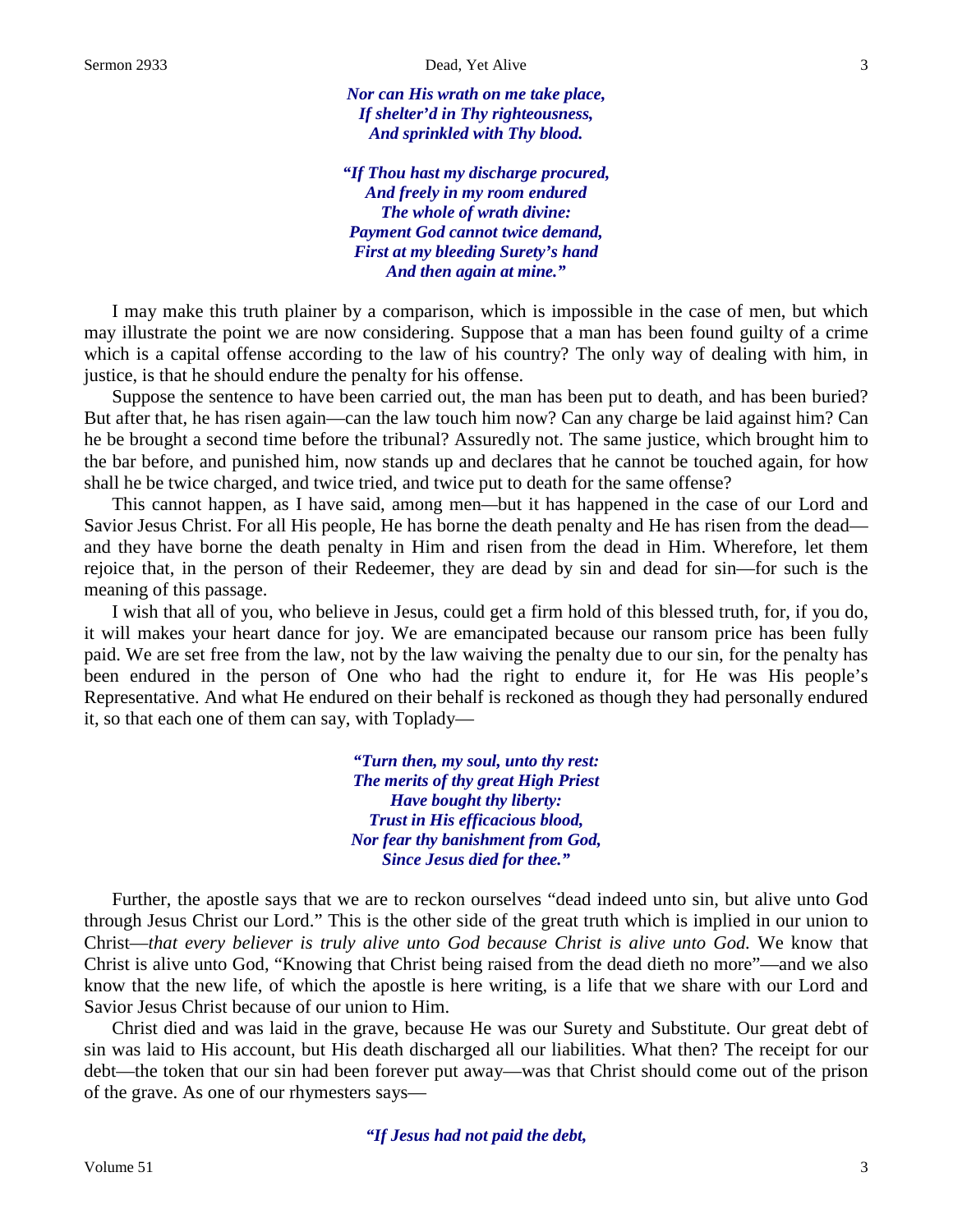### *He ne'er had been at freedom set."*

He "died for our sins," but He also "rose again for our justification." When the bright angel flew from heaven, and rolled away the stone from the mouth of the sepulcher, and Jesus unwrapped the cerements of His tomb, and came forth in the glory of His resurrection-life, all for whom He died and rose again were acknowledged as justified before God through His righteousness and cleansed from all sin by His blood. And now, beloved brethren and sisters in Christ, this is our joy—that we are alive unto God through Jesus Christ our Lord.

A little while ago, we were dead unto God, for the sentence which He had pronounced upon us made us virtually dead unto Him. We were under condemnation, "the children of wrath, even as others," but now that Jesus Christ has risen from the grave, we are no longer dead unto God, but we are alive unto Him—and He looks upon us as those who have been delivered from the sentence of spiritual death, and who cannot again come under that penalty, since Christ, who stood in our place and suffered in our stead, has forever put away from us, not only our guilt, but also all its dread consequences.

> *"We were lost, but we are found, Dead, but now alive are we; We were sore in bondage bound, But our Jesus sets us free.*

*"Therefore will we sing His praise Who His lost ones has restored, Hearts and voices both shall raise Hallelujahs to the Lord."*

Further than that, as the text says, "Likewise," the very word here used bids us run the parallel as the apostle has done. He says, "Christ being raised from the dead dieth no more; death hath no more dominion over him." See, then, what this means in reference to us who have believed in Him. Jesus Christ will not die twice. The sin of His people, that was laid upon Him, brought Him down to the grave. But there He buried it and He rose again, no longer bearing the sin for which He had paid the penalty. And that sin cannot be laid upon Him a second time and therefore He shall never again need to be crucified.

Beloved, do you not see that, if your sin was really laid upon Christ and you died unto sin in Christ, you can never have that sin laid to your charge again, under any circumstances whatsoever, unless Christ can die again? By one sufficient punishment, our offense has been put away even from the sight of God—can that offense, then, be brought against us and laid to our charge a second time?

Nay, verily, for if it could, it would be needful that our great Substitute should bleed and die a second time. But as that cannot be, the sin of the believer can never again be imputed to him and can never again rise in judgment against him. While Christ, the ever-blessed Savior, continues to live, His people must also continue to live. What a glorious truth this is!

I, then, if I am a believer in Christ, have, through my union to Him, borne the penalty of sin, I have died in Christ, and the life that I now live before the living God is a life that is uncondemned and uncondemnable, and which can never expire, because never can sin be laid to its charge again.

Beloved brother or sister in Christ, how I wish that you could get a firm grip of this blessed truth, so that you could enjoy it to the fullest in your own soul! It is not always easy to realize your union with Christ—to see how He takes your place and you take His—to mark how He is bruised for your iniquities and how the chastisement of your peace is laid upon Him—and that, in consequence—you take His place as accepted and beloved by the Father, that you are raised from the dead, and honored even to share His glory in the highest heavens, for He has gone up there as the Representative of all His people, and you are also raised up together with Him, and made to sit with Him in the heavenly places.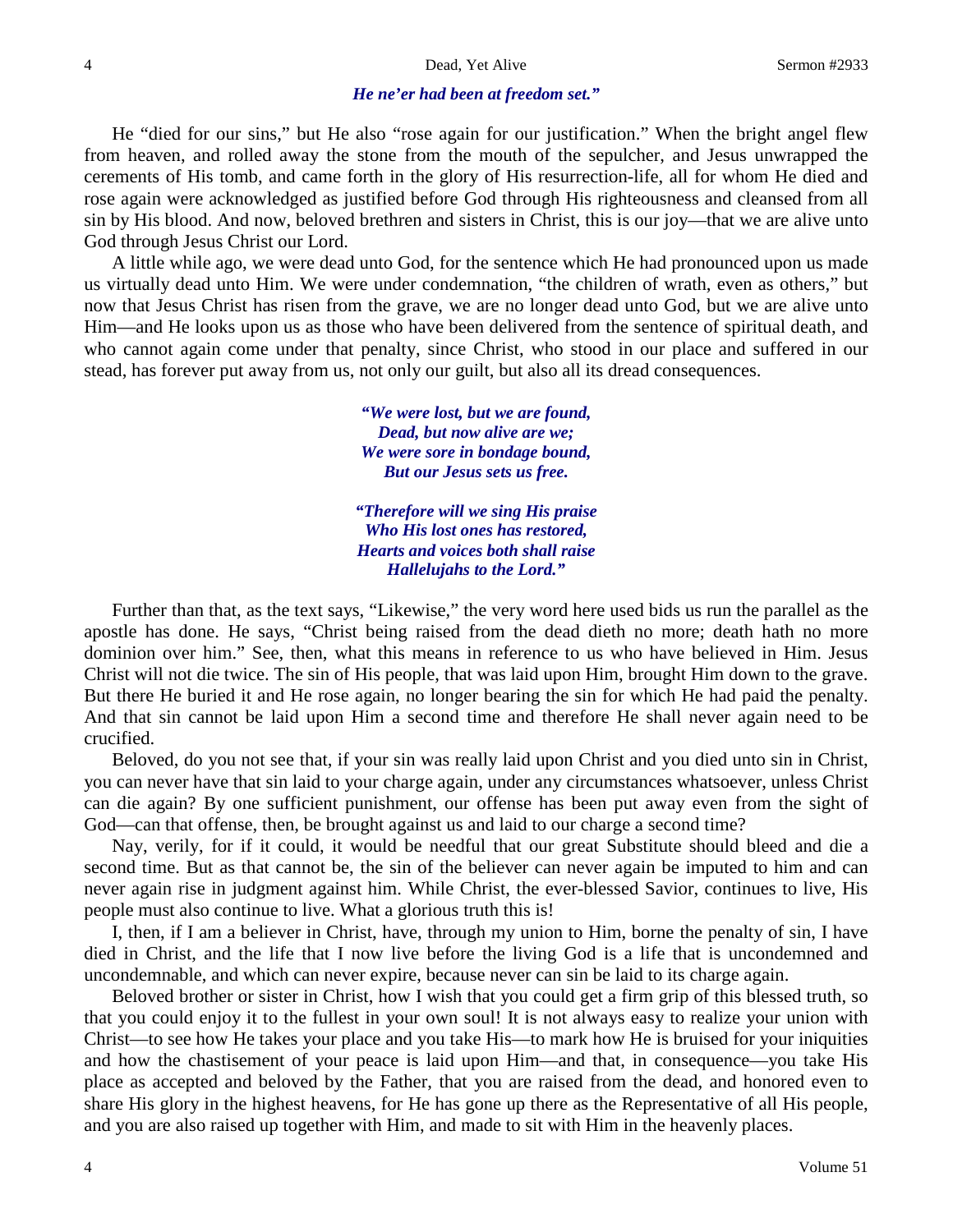### Sermon 2933 **Dead, Yet Alive** 5

And as He is to come again, in all the glory of the Father, to subdue all things unto Himself, so are you to reign with Him, for He has said, "Where I am, there shall also my servant be," and "to him that overcometh will I grant to sit with me in my throne, even as I also overcame, and am set down with my Father in his throne." What a glorious truth this is, that all believers are dead, raised, living, exalted, and glorified in Christ Jesus!

Now, beloved, having given you that meaning of the passage—and I am persuaded that it is its true signification, and that no other will bear examination—I want to warn you against the interpretation that some have tried to put upon the apostle's words. They say that they are dead to sin and alive unto God. And they tell us, perhaps, not in so many words—that now they do not sin*—*they live in a state of perpetual sanctity, and are no more affected by sin than a dead man would be affected by that which goes on in the house wherein his corpse is lying.

These people say that their life now is one, if not of absolute holiness, yet, in a certain sense, of perfect holiness. I conceive this to be one of the most dangerous delusions of the present age apparently specious and supportable by Scripture, but in reality, without any solid foundation and full of a thousand dangers.

There are two ways by which a man can persuade himself that he does not sin. The first is the Antinomian method, by which he says that he is not under the law and that therefore whatever he does is not sinful. If another man were to do a certain thing, he would be very wrong—but if he himself does it, he, being a specially chosen one, is in a condition in which it is not reckoned to be sin or is not laid to his charge.

Well, beloved, I can only say that when I have read certain caricatures of this doctrine—and it is most natural that ungodly men should make fun of it—I have thought that the caricature was richly deserved and that any contempt that could be poured upon such atrocious falsehoods was well merited. For sin in a Christian is quite as much sin as it is in anybody else. Indeed, it is a great deal more sinful, for never does a black stain seem so black as when it falls on spotlessly white linen—and never is sin so sinful as when it is committed by one who is greatly loved by the Lord and is the subject of peculiar favor. May Antinomianism never mislead either you or me, beloved!

The other way of perverting this truth is to say that you do not sin at all—to stand up straight, like the Pharisee in the temple, and say that you have attained such a condition that you do not now sin. If any of you, my dear friends, are in that condition, the sooner you get out of it and humble yourselves before God for ever having dared to get into it, the better will it be for you.

Our Lord Jesus Christ and His apostle never meant that we were to reckon ourselves to be dead to sin in such a sense that we never sinned at all, or that sin did not affect us as it affected other people, because that is not the truth. I appeal to every man who has a conscience, and I trust that even the believers in this super-fine holiness have some trace of conscience left, so I appeal to them whether they are or not conscious of sin.

My dear brother or sister, if you are not guilty of a single sin of commission—if you never utter an unkind or angry word—if you never speak unadvisedly with your lips—if you never break one of the ten commands in the letter by an overt act of sin—if there is never about you any trace of pride, or covetousness, or wrath, or anything else that is wrong—can you say that you are free from sins of omission? Have you done all you should have done in as high and noble a spirit as you ought to have displayed in it?

O my brother, if this is your belief, you must be strangely different from what I have ever been able to be, for when I have done my very best before God, I have always felt that my best was imperfect and marred by sin. I have had to mourn over many omissions even when I have diligently labored to obey my Lord and Master perfectly.

And in reviewing any one day of my life, I have never dared to congratulate myself upon it, but with tears of repentance, I have had to confess that if I have not erred by overt sin, yet I have somewhere or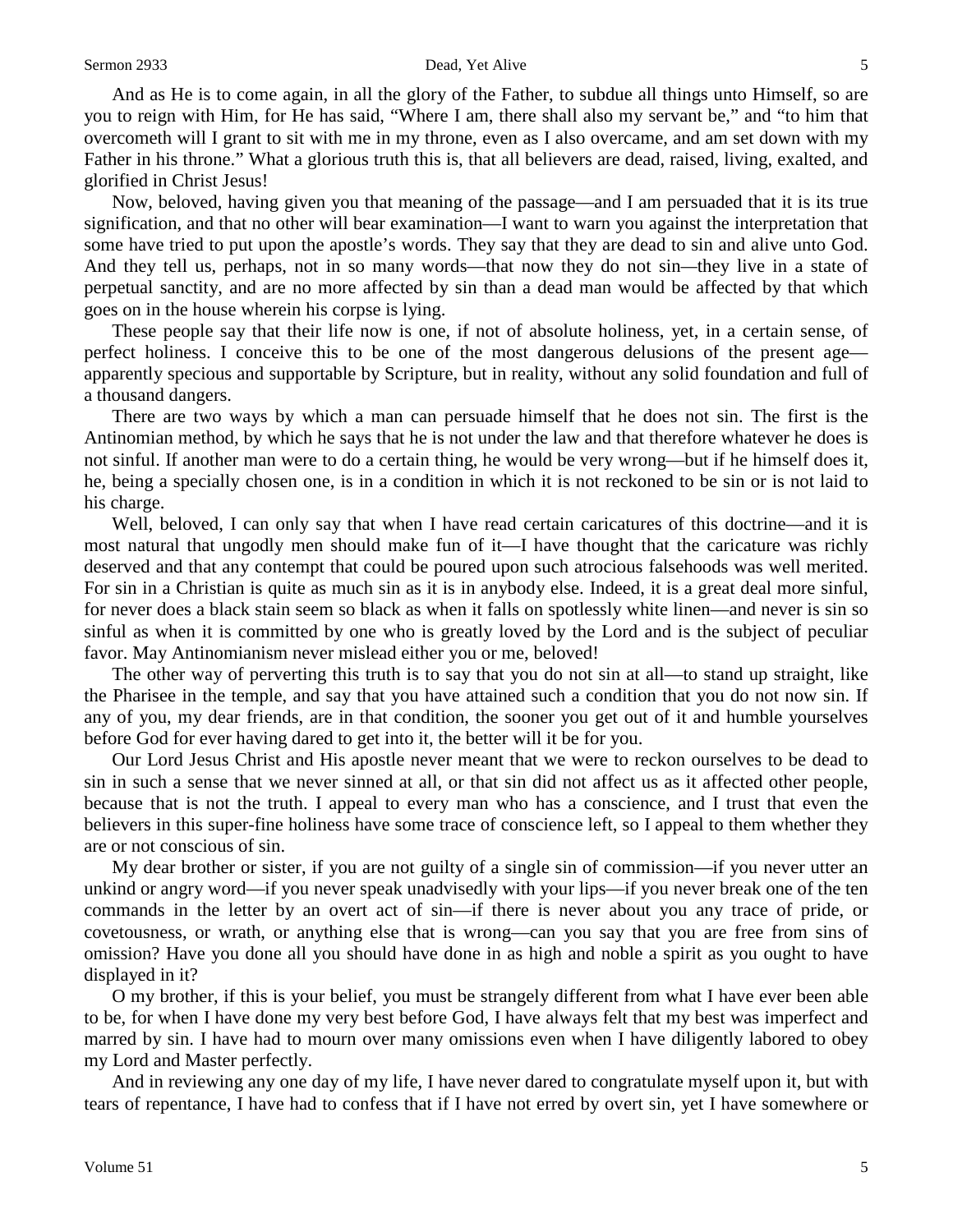other come short of the glory of God. My dear brother, do you really believe that your motives and the spirit in which you have acted have been perfect in God's sight?

It is quite unaccountable to me, if you look into your own heart and try to trace all your sacred motives, and desires, and imaginations, and all the tendencies of your nature—and yet say that you do not sin against the Lord. Have you the same standard of holiness that we have? Surely you cannot have, if you think you have attained it. If you have the same standard that we have, I am certain that you have not attained it.

The holiness that a Christian ought to aim at is to be absolutely as just, and righteous, and pure as God Himself is. This is the mark that He sets before us—"Be ye holy, for I am holy." "Be ye perfect, even as your Father which is in heaven is perfect." If you say that you have reached that perfection, I believe that, if you let your conscience speak the truth, it will tell you that you are under a great delusion and that you are utterly self-deceived upon that matter.

As to the notion that reckoning yourself to be perfect will help you to be so, I tell you flatly that it will most effectually prevent you from becoming perfect. Reckon that you are sinful, admit that sin far too often prevails over you, and then go humbly to God, and confess that it is so, and seek from Him grace to keep you, day by day, from the power of reigning sin. And you will, in that way, make a real advance in sanctification and true holiness.

But if you reckon that you have reached this blessed condition, you will never reach it. If you sit down in carnal security, you will rest in contentment with yourself, but you will never be what I trust you really desire to be. Your experience will be like that of the artist who at last painted a picture with which he was perfectly satisfied, and he then said to his wife, "I may as well break my pallet and throw away my brushes. I shall never be a great painter now, for I have realized my ideal—I am perfectly satisfied with this picture that I have produced."

Far better is it for you to have a sacred dissatisfaction and hallowed discontent with all that you are. That forgetting of the things which are behind and reaching forth unto those that are before, that pressing forward toward the mark for the prize of your high calling in Christ Jesus to which the apostle urges you, that seeking to fight from day to day with the temptations that surround you, not reckoning that you have won the victory yet, but believing that you will win it though the blood of the Lamb—this is what we long to see in you—not to behold you sitting down in calm content and saying, "It is all done. I am perfect."

For, believe me, my brother—or, if you do not believe me, you will find it to be true sooner or later—you are *not* perfect by a very long way, as the devil knows, and as God knows, and as many people beside yourself know, who see what your daily life is and mark your conversation.

**II.** Now, having thus spoken concerning this great truth, and having shown you in what way we are dead unto sin and alive unto God through our union to Christ, I want to point out to you THE GREAT PRACTICAL LESSON WHICH THE TEXT SETS BEFORE US. "Let not sin therefore reign in your mortal body, that ye should obey it in the lusts thereof."

This is the great fact that you are ever to remember—you are now an altogether new man. In Christ Jesus, you have died, and been buried, and have risen again. Surely you will not now have anything to do with sin, will you? You must hate it, for it has done you such serious mischief. It was sin that slew you in the person of your Substitute and Savior, but now you have been born again and you are a new man in Christ Jesus.

You are not going back to sin, are you? Oh, no, your whole soul abhors it and you endeavor now, from this time forward, to be entirely free from its dominion. You mourn that sin is still within you and that it still has great power over you. That power it will try to use and it aims at getting complete dominion over you. It seeks to make you again what you formerly were—its subject and its slave.

You are told, in the text, not to let sin reign in your mortal body and *this injunction implies that sin is already there and that sin will seek to get dominion over you*. Be not surprised, young converts, if you find sin to be terribly fierce within you, and if sometimes it seems even to be stronger than divine grace.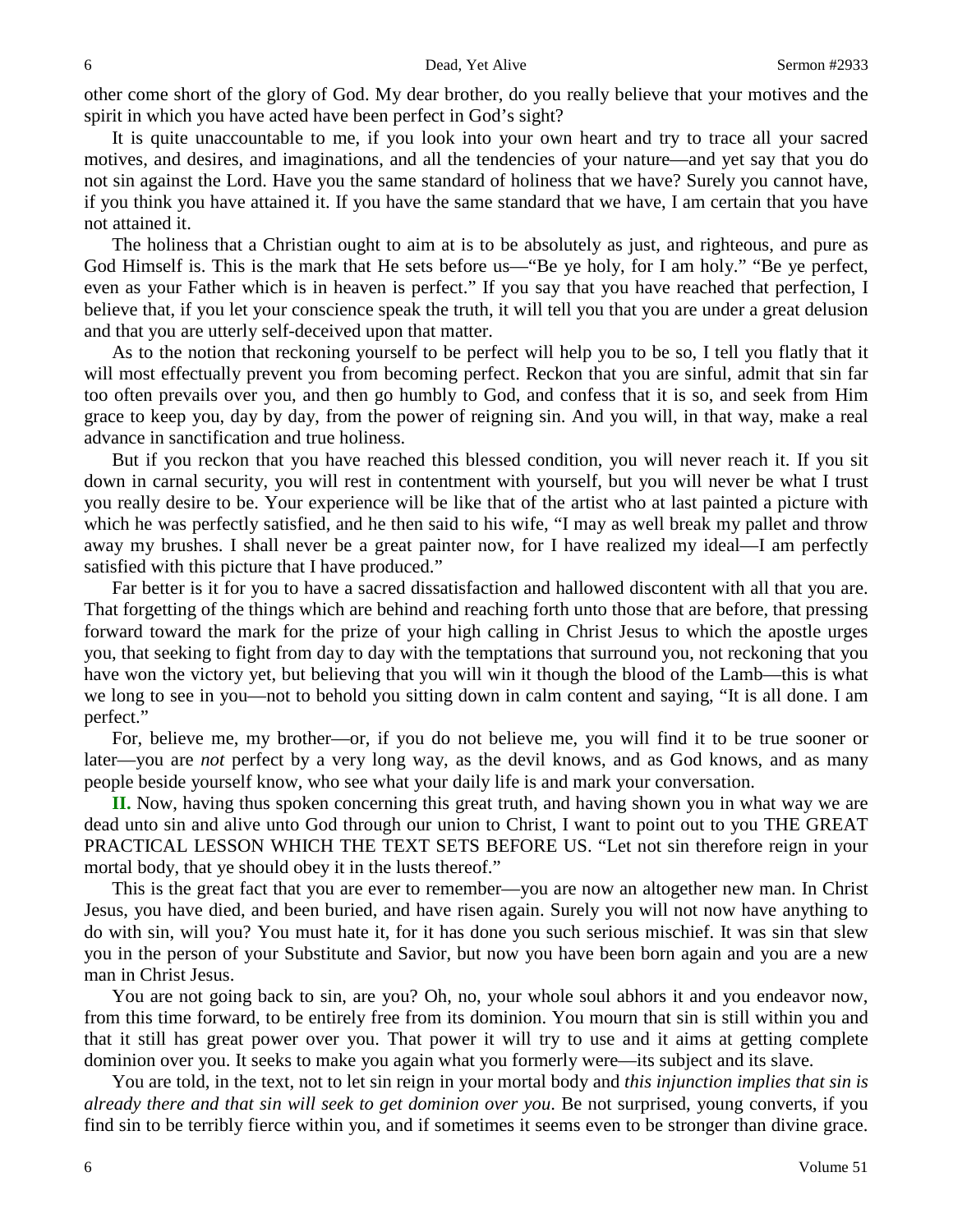### Sermon 2933 **Dead, Yet Alive** 7

It is not really so, but it may appear to you sometimes to be so. And rest assured of this—that sin in you is so strong that, unless God the Holy Spirit shall help you, it will get the victory over you. It will fail to get the victory over you, because God will help you, but if He did not, the smallest soldier in the army of sin would be too strong for you, however powerful you may think yourself to be.

Sin in a believer can never reign over him because he is dead to the reigning power of sin. O King Sin, I am no subject of yours! I was once, but I died and now I have risen again in Christ, and I am no subject of yours. What, then, does sin do, if it cannot reign over the believer? It lurks inside the soul like an outlaw whose banishment has not yet taken place.

John Bunyan's description of the Holy War is a matter of true experience. After the Diabolonians were overthrown in Mansoul, many of them remained hidden away in dens and corners of the city, and although diligent search was made to find them, there were always some of them hiding away in the back lanes and side streets, where they could not easily be discovered. It is just so with sin. As a reigning king, sin is dead to you, and you to it, but as a sneaking outlaw, sin is still lurking within your soul. It is plotting and planning to get back its former dominion over you and not merely plotting and planning, but it is also warring and fighting to that end.

Oh, with what terrible force does sin sometimes assail a believer! Just when he least expected it to come, some old lust reappears. "Oh!" he cries, "I thought that evil passion would never again assail me." Perhaps when he is on his knees in prayer, a blasphemous thought is suddenly injected into his mind and when he is engaged in his business, endeavoring to provide things honest in the sight of all men—he finds a temptation to do something which is unjust put in his way, and though, at first, it seems as if he would consent to it, yet, by the grace of God, he is enabled to get the victory over it.

The very best man in the world, if he were left by divine grace only for five minutes, might become, and probably would become, the worst man in the world. Left to himself, impetuous Peter begins cursing and swearing, and thrice denies his Master. This vile outlaw, sin, that is always fighting within us, will be king if it can. It will rally all the forces of the world against us, it will call the devil himself to its assistance, and so seek to get the reigning power again—but it never can, for we are not its subjects, we are not under its dominion and we never will be. The almighty God, who has redeemed us from going down into the pit, will never suffer us to again be the slaves of sin, yet we are constantly to be on the watch against its attacks.

The text also implies that *the point of assault of sin upon you will be your body—*"Let not sin therefore reign in your mortal body." It is generally through our body that sin tries to bring our soul into captivity. There are natural wants of the body which must be attended to, but every one of these wants may become a sinful craving, and we may so excessively minister to the want that, by and by, it becomes sinful lusting.

That a man should eat to appease his hunger is right, but alas! gluttony often follows. That a man should drink to quench his thirst is right, but there are divers drinks which lead to drunkenness, and so, even through two such perfectly justifiable natural wants as eating and drinking, sin may come in. There are a great many other needs, emotions, and passions of the body which are, in themselves, properly considered, not sinful—but every one of them may readily be made into a door through which sin can enter.

Nay, it is not only the wants of the body, but also the pleasures of the body which may lead to sin. There are bodily enjoyments which are perfectly innocent—but it is very easy to pass beyond that line and to indulge the flesh with that which is evil. Even the pains of the body may become the means of attack upon the soul, for great pain will often bring depression of spirit and despondency—and through despondency comes doubt.

Ay, and pain sometimes causes murmuring, and murmuring is really rebellion against God. This poor flesh seems to be the battlefield in which the fight with sin is continually to be carried on. Sin makes frequent incursions into the region of mind and spirit, but it generally begins with the body. How strenuously therefore must we see to it that we obey the apostolic injunction, "Let not sin therefore reign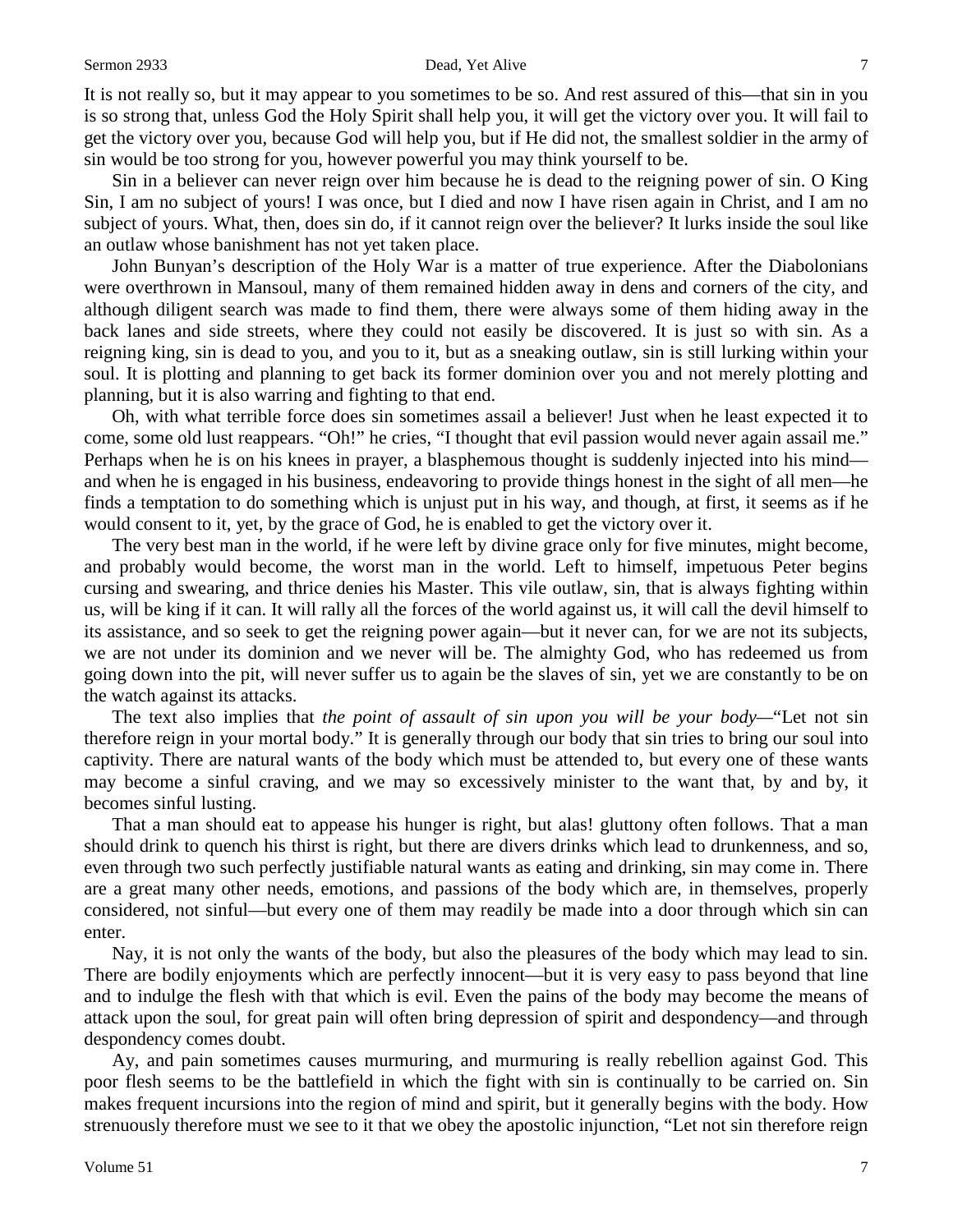in your mortal body, that ye should obey it in the lusts thereof," but rather let us yield these our members to be the instruments of righteousness and purity.

Watch and pray, beloved. Do not imagine that the stern battle is over, it is only just begun. As long as you are in this mortal state, you are to put on the whole armor of God, and to strive, and agonize, and wrestle against sin in the power of the blood of Jesus Christ, who will help you by His ever-blessed Spirit. But to suppose that the battle for purity is over is to suppose a falsehood, which will seriously endanger the sanctity of your lives.

The apostle uses one word which is very comforting to my mind—"Let not sin therefore reign in your *mortal* body." I am very glad to read that word "mortal." If this body were immortal with its present tendencies, then might it continue to be a field of battle for the believer forever. But it is mortal and when it dies, then shall its tendencies, which now incline us to sin, die also.

"Flesh and blood cannot inherit the kingdom of God," for flesh and blood always will have a tendency towards that which is evil. But brethren, we are going to have this flesh and blood behind us when we die. We shall be re-united to our body after it has been refined, for the grave is the refining pot for it, but until we die, this body will be the nest of sin—and within our flesh, as Paul truly says—"there dwelleth no good thing."

Through being cumbered with this flesh, many a true child of God will, perhaps, have to cry even upon his dying bed, "O wretched man that I am! who shall deliver me from the body of this death?" Thank God, then, that it is a mortal body in which this warfare is waged, so that when it dies, the fight is over and the emancipated spirit shall then rejoice in the fullness of the glory of God. But not till then, neither need you expect it, for if you do you will be grievously disappointed when you find that you have been buoyed up with a false hope, based upon self-conceit—and not upon the work of the Spirit of God at all.

The pith of the matter lies here, brethren. Reckon yourselves to be dead unto sin, because in Christ Jesus, you died unto sin and *let that truth strengthen you to fight sin*. As long as you have any question about whether God counts you among the guilty, you will never have courage to contend with sin. Evangelical doctrine is the battle-axe and the other weapons of war with which the believer is to fight against sin.

That I am saved—that I am fully absolved from guilt—that I am accounted just in the sight of God that I am saved to all eternity—this is a firm foundation for me to stand upon. And now, relying upon the power of God's grace, I may confidently say, "Sin shall not have dominion over me, because of this amazing mercy which I have received. Because of this high calling to which God's infinite love has called me, I will cast down every sin that dares to lift itself up. I will take by the throat everything that is hostile to God and I will labor to perfect holiness in the fear of God."

Tell the sinner that he must do this and that, and he is conscious of his want of power, and therefore he does nothing. But go to him, God-sent, in the power of the Holy Spirit, and say to him, "Your sin was laid on Jesus, so you are free from it, for Jesus bore its penalty. You are saved, for in Him you have virtually died and the law cannot now touch you—you are a dead man as far as it is concerned. Sin cannot accuse you, for you are dead to it"—and what does the man say?

Why, with great surprise in his soul, he is yet enabled to believe it and he sees, as it were, the mountains cast down, the valleys filled up, a pathway made in the desert for God to come to his soul and for him to come to his God. And in the joy of pardon freely given through his Savior's precious blood, in the bliss of salvation graciously bestowed without money and without price, he shakes himself from the dust, arises from his former love of sin and says, "Now, sin, I am dead to you and I will never permit you to be king over me. I am no longer under your dominion and I will drive you out of my being altogether. You will not reign over me. I will, by the power and grace of Him who has bought me with His blood, live to the praise and glory of God alone."

Now, brethren and sisters in Christ, most earnestly do I desire that you may so live that you will never doubt your eternal union with Christ and your consequent perfect acceptance with God. I pray that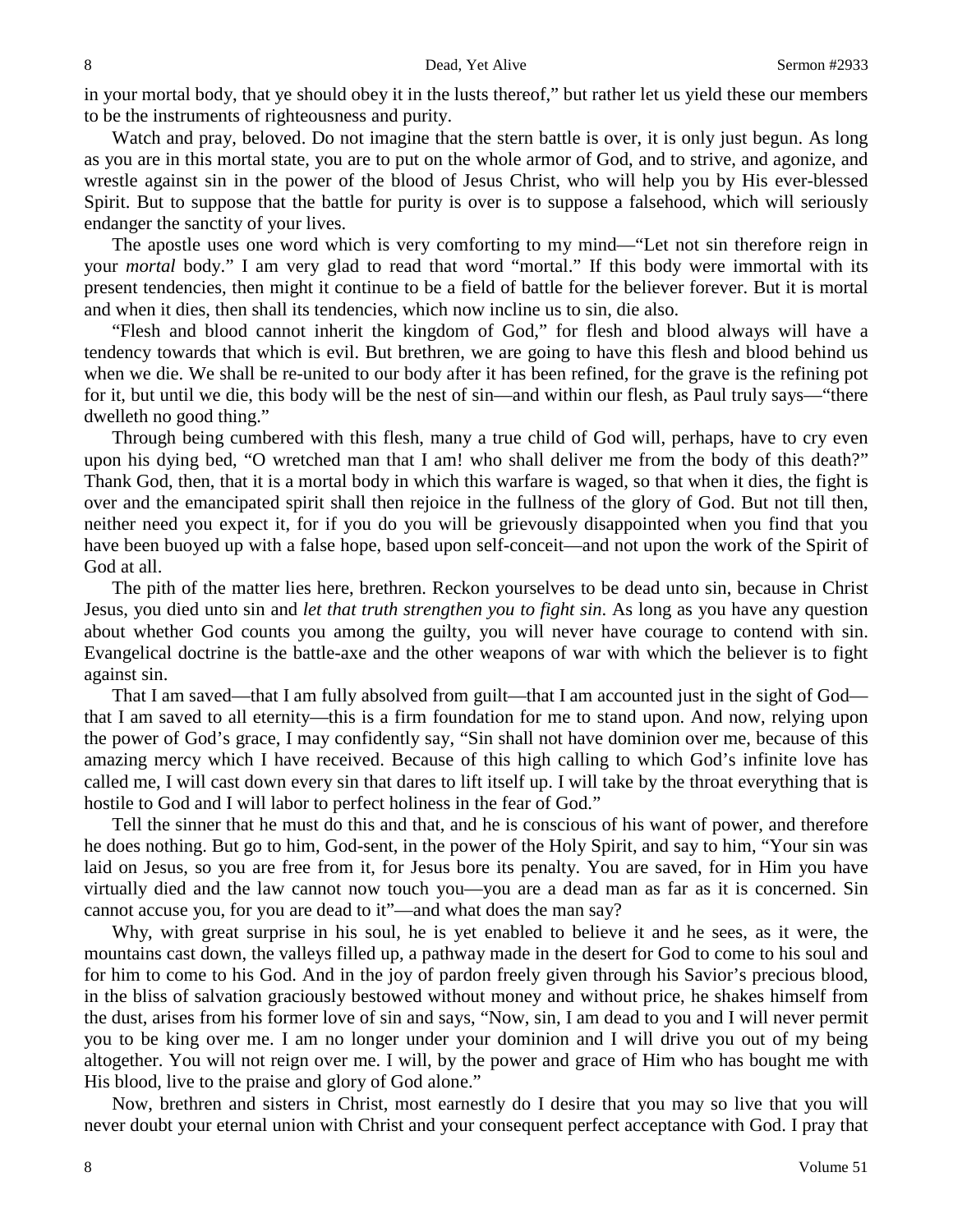### Sermon 2933 Dead, Yet Alive 9

you may exercise an unstaggering faith in the finished work of Christ culminated on Calvary's cross. And then I say to you, "Think what manner of persons you ought to be in all holy conversation and godliness." Never tolerate any sin in yourselves. Never wink at it or imagine that it is less in you than it would be in others.

Grieve over every shortcoming, every failure, everything that is not according to the perfect rule of righteousness and watch every day, and every hour of the day, calling on the aid of divine strength that you may be enabled to watch, and believing, at the same time, that that strength will be given you, for the promise to you is, "Sin shall not have dominion over you: for ye are not under the law, but under grace."

This will make sure work for holiness. You will not be puffed up, but you will be built up. You will not go bragging about how holy you are, your own mouth condemning you all the while, but in silence before the Lord, you will sit down to admire the grace which has looked in love upon such a poor unworthy worm as you are.

While you will seek to do that which is right and will hate every false way, you will, at the same time, take your place with the publican in the temple and cry, "God be merciful to me a sinner." Seek to be as holy as the angels, yet be, all the while, as humble as the publican. Recollect that it is grace which has made you what you are and that it is grace which must keep you faithful to the end. If grace did not keep you, you would be a castaway.

But you shall not be a castaway, for, "Beloved, we are persuaded better things of you, and things that accompany salvation, though we thus speak." I pray that every member of this church and of Christ's church at large, may be very careful in his living, very watchful, very devout, very earnest. O professing Christians, you are not what you should be! A great many of you seem to forget altogether the sacred obligations of the love which has been from eternity fixed upon you. Confess this sin, mourn over it, and seek the power of Christ to help you against it—and henceforth may your course be as "the shining light, which shineth more and more unto the perfect day."

I fancy that I hear somebody in the congregation say, "These godly people seem to have a hard fight of it." They do. It is not easy work to get to heaven, even by grace, for, though we are saved, yet it is a pilgrimage to heaven and a stern fight all the way.

What we have to say to unconverted people is this, "If the righteous scarcely"—or, with difficulty— "are saved, where shall the ungodly and the sinner appear?" If he who zealously desires to follow after holiness has such a stern fight for it, what must be the end of the man who never denies himself, but indulges his sinful passions and casts the reins upon the neck of his lusts?

O Christian, yours is the lot of a soldier and you have to "endure hardness as a good soldier of Jesus Christ"—but you are comforted because by faith, you can see the crown of life which fades not away, and which is reserved in heaven for you, and therefore you keep on contending. But as for you who never fight against sin and who feel no agony within, it is very evident why you have no inward struggle—it is because your whole nature goes one way.

Dead fish float with the stream—it is the live fish that swim against it—and if you never feel any inward contention and striving—if you never have to cry, "To will is present with me; but how to perform that which is good I find not"—if you never groan under a sense of sin, I close my sermon by saying that I pray God that you soon may do so, and that your groans may be uttered at the foot of His cross, who will look down upon you as you lie there in utter weakness and misery, and who will say to you, "I have blotted out, as a thick cloud, thy transgressions, and, as a cloud, thy sins: return unto me, for I have redeemed thee."

May we all learn that Christ is everything and that we are nothing. That He is holiness and that we are unholiness, and may the Lord give us the grace to be found in Him, not having our own righteousness, which is of the law, but the righteousness which is of God by faith! Amen.